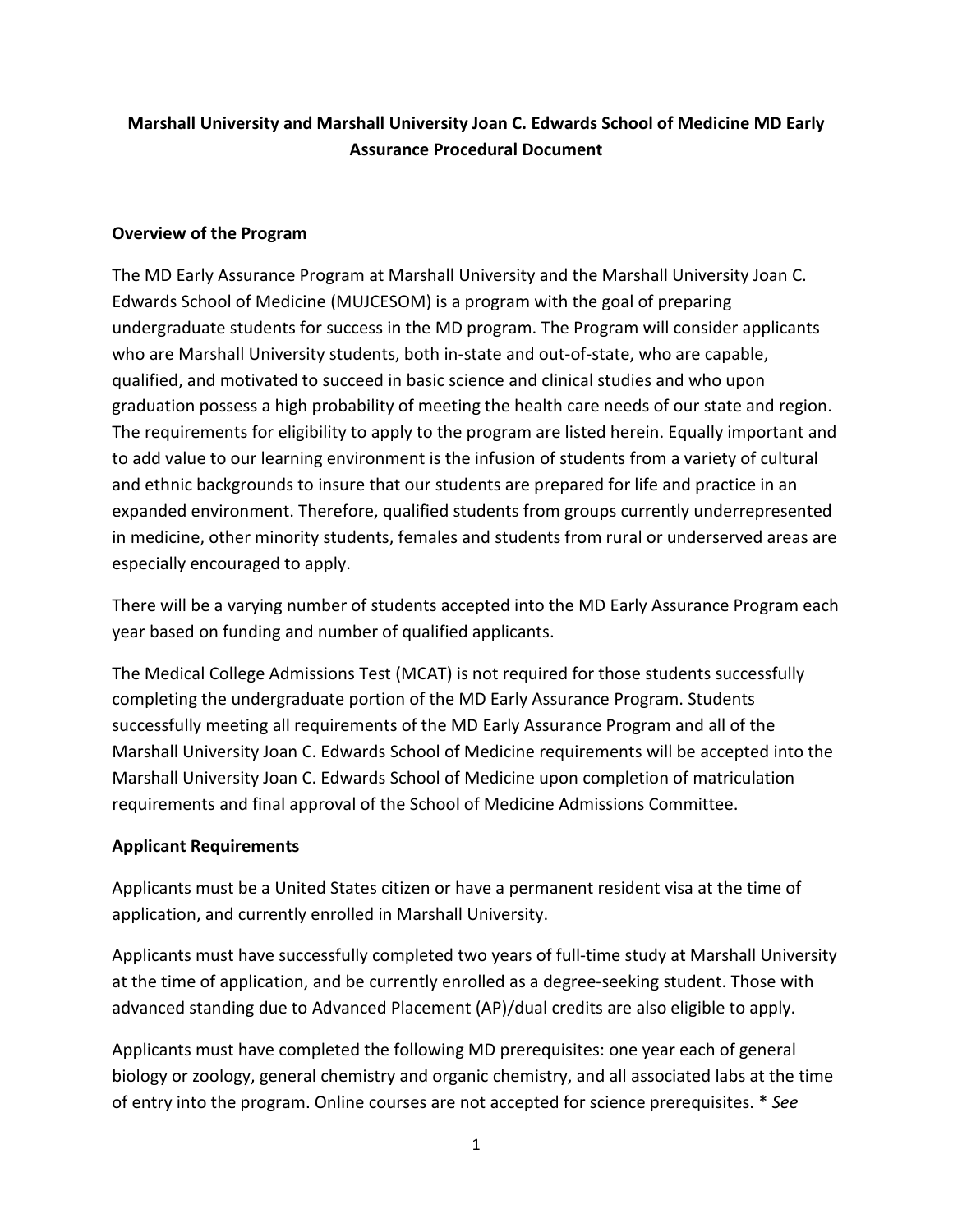# *Addendum for Admissions Procedures [\(https://jcesom.marshall.edu/media/59306/addendum](https://jcesom.marshall.edu/media/59306/addendum-to-policy-and-procedural-documents-admission-cycle-2021-effective-10272020.pdf)[to-policy-and-procedural-documents-admission-cycle-2021-effective-10272020.pdf](https://jcesom.marshall.edu/media/59306/addendum-to-policy-and-procedural-documents-admission-cycle-2021-effective-10272020.pdf) )*

All remaining prerequisites for the MD program taken after acceptance into the MD Early Assurance Program must be completed at Marshall University and must be passed with a grade of "C" or better by June 15th of the year of matriculation. The level of these required courses should be equal to courses for those majoring in these respective fields.

Applicants must have a minimum 3.5 cumulative combined GPA in Biology, Chemistry, Physics and Math (BCPM) and 3.5 overall cumulative undergraduate GPA at the conclusion of the spring semester of their application year. Student transcripts will be obtained from Marshall University's internal data system.

Applicants must have a minimum composite ACT of 24 or composite SAT of 1160. Student scores will be obtained from Marshall University's internal data system. This program does not accept Superscores. Composite score must be from one test date.

Four letters of recommendation must be submitted by the writer prior to the established deadline. Letters must include two college academic letters (at least one from science faculty), a letter from an employer or volunteer supervisor, and one from a community member who has known the applicant for an extended period of time.

The applicant must participate in an interview process as directed by the Program Director.

All applicants must meet the Technical Standards for the MD program. (See below for list of Technical Standards.)

# **Application Process**

Students must submit their online MD Early Assurance Program application and supporting documentation by the deadline announced when the application opens. In the event the student is experiencing delays in the submission of recommendation letters through no fault of their own, the MUJCESOM Admissions Office must be notified of the delay prior to the deadline. An incomplete application package could negatively impact the selection process.

Application package must include:

- Online application form
- Four letters of recommendation as described above
- Transcripts from all colleges/universities attended (obtained internally as described above)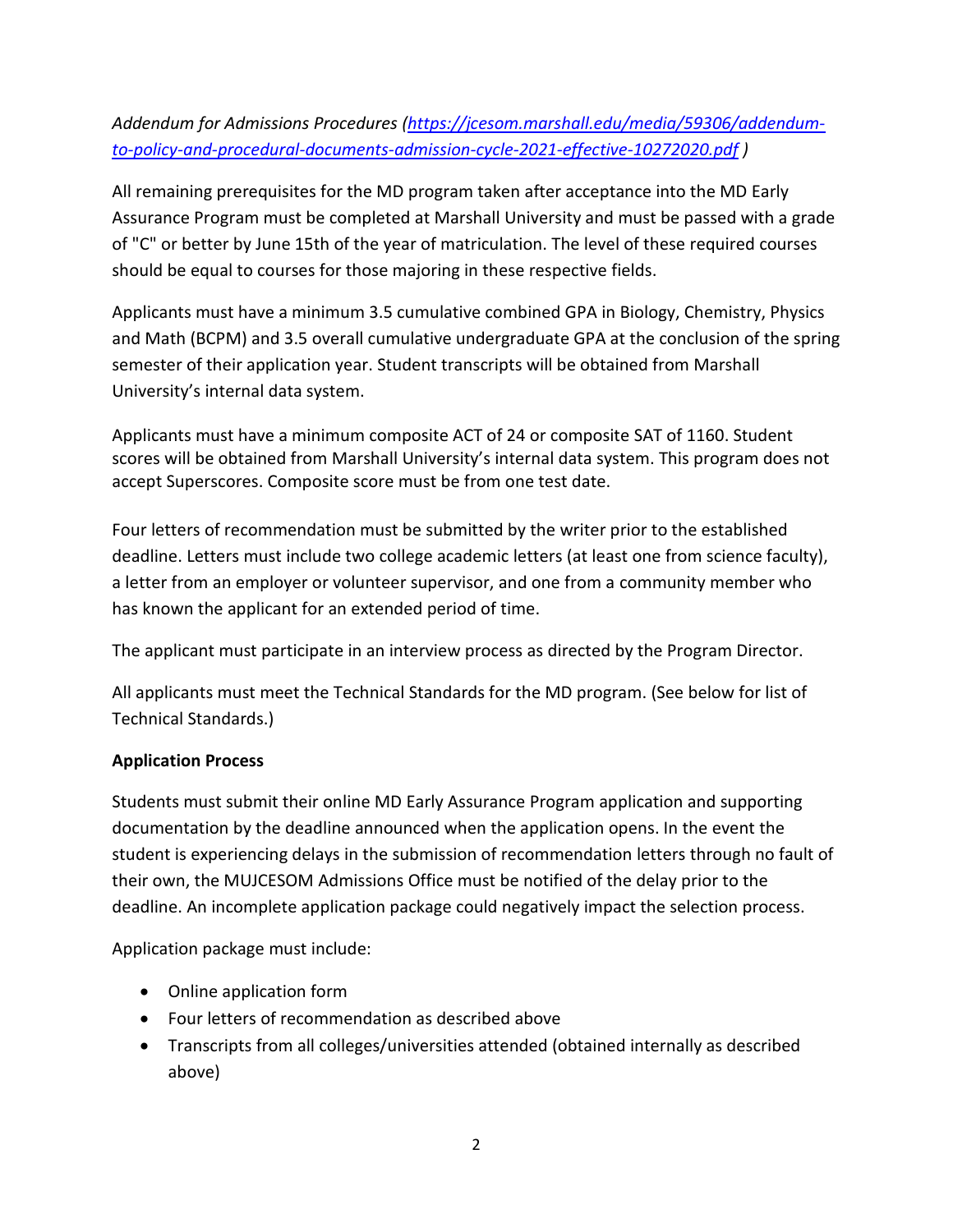• ACT or SAT score (must include composite score) (obtained internally as described above)

NOTE - Application to the MD Early Assurance Program and/or being selected to interview does not guarantee acceptance into the Program.

## **Selection Process for Interviews/Interview process**

- Applicants will complete an online MD Early Assurance Program application and submit all required supporting materials. After a preliminary screening of the applicants, additional information may be requested. The MUJCESOM Admissions Interview Selection Workgroup and/or their designees will evaluate all applicants and determine finalists for the interviews using a holistic process.
- Those selected as finalists will be interviewed by MUJCESOM Admissions Committee members, and others as directed by the Committee. Members of the Admissions Committee and any of those conducting interviews will receive annual training, and will understand the special requirements and criteria for the MD Early Assurance Program.
- The interview process may be in person on campus or virtual, at the discretion of the Program Director.
- Applicants selected for interview will be provided detailed information about the interview process and any rules for the process prior to the interview.
- The purpose of the interview is to assess motivation, personal characteristics and enthusiasm for medicine. During the interview, the applicant will have time to provide additional insight into his/her/their personal interests and attitudes, and ask questions about the program and medical school.

# **Final Selection Process/Role of the Admissions Committee**

- Upon completion of the interviews, the full MUJCESOM Admissions Committee will be responsible for the final decision for those accepted into the MD Early Assurance Program.
- The MUJCESOM Admissions Committee is committed to a holistic selection process. The evaluation will include the selection of students who exhibit maturity, stability, compassion, service, and a record of academic excellence. Applicants must exhibit excellence in character, motivation and ideals and should possess the many personal qualities essential for a career in medicine. Equally important and to add value to our learning environment is the infusion of students, from a variety of cultural, ethnic and diverse life experiences to ensure that our students are prepared for life and practice in an expanded environment. It is the guiding principle of the MUJCESOM to treat all members of the community with respect, to provide a bias-neutral environment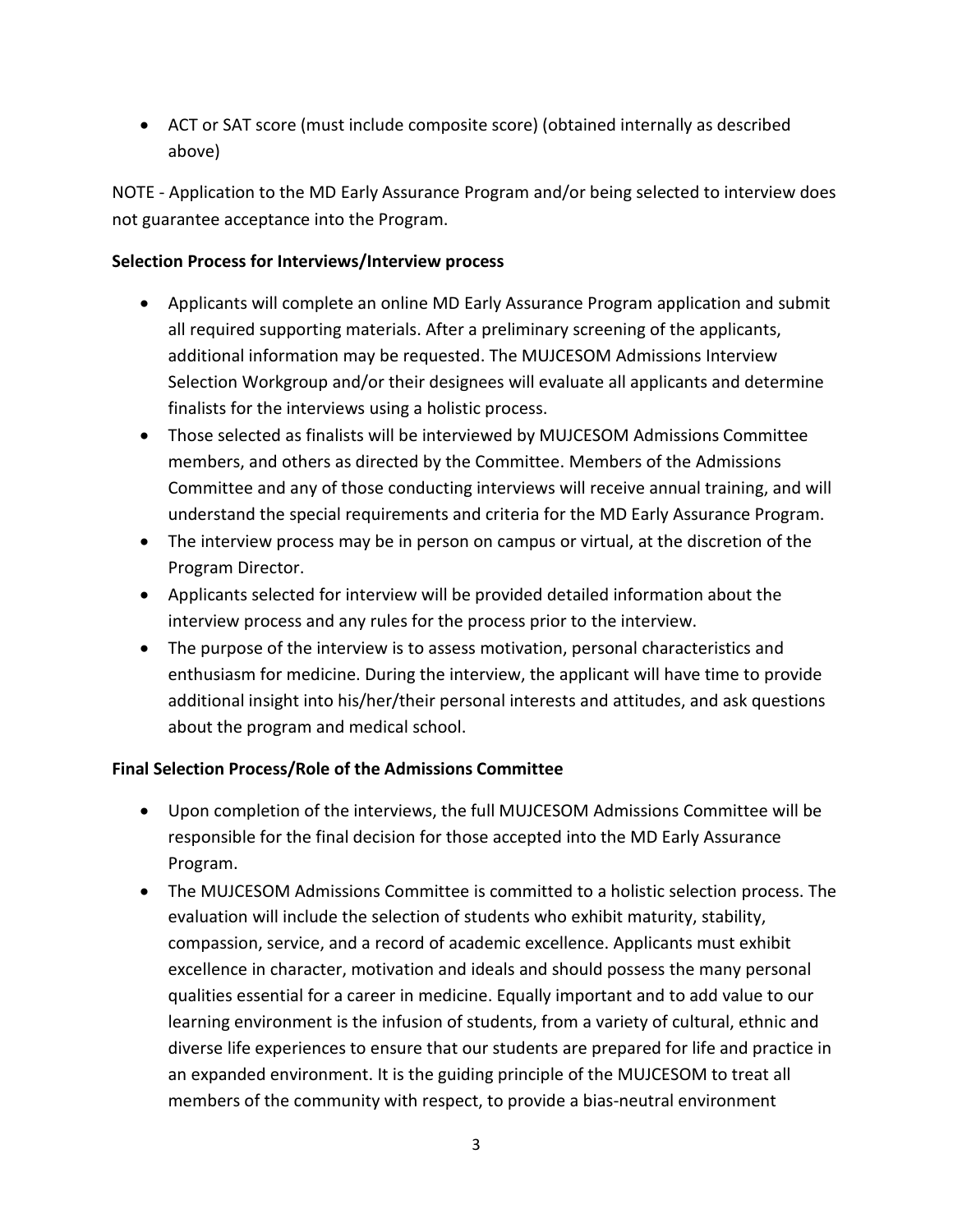conducive to learning and working, and to ensure equal access to rights, privileges, and opportunities without regard to race, color, gender, gender orientation, sexual orientation, religion, age, disability, pregnancy, national or ethnic origin, political beliefs, or veteran status. The MUJCESOM believes differences should not just be tolerated, but celebrated, and those differences result in added value to the educational process.

• In reviewing MD Early Assurance Program applicants, the MUJCESOM Admissions Committee will follow the procedures as set out in this document. It should be noted that in some cases, circumstances will require that actions outside the procedures outlined herein must be taken in order to ensure a balanced and appropriate review. In those cases an agreement by the majority of Committee members attending that meeting may alter the procedures set out herein so as to ensure a fair and balanced process, acting within the parameters required by federal and state non-discrimination laws and guidelines as set forth by the Liaison Committee on Medical Education. A change to procedures as described above shall be recorded in the documentation for that meeting.

#### **Notification of Applicants**

Candidates are notified as soon as possible once a final decision has been made. If accepted, students must provide a written response to the MUJCESOM Office of Admissions within two calendar weeks of notification or by an alternate date as designated by the Office of Admissions.

Selected applicants will be provided information explaining and specifying the mechanism for executing and confirming intent to enter the MD Early Assurance Program at Marshall University and the Marshall University Joan C. Edwards School of Medicine. The selected candidates will be asked to review and affirm their understanding of the Technical Standards for the practice of medicine as described herein at the time of selection to the program.

#### **Continuing Program Requirements during Undergraduate Studies**

Students must achieve an overall cumulative undergraduate GPA of 3.5 and a 3.5 BCPM GPA by the end of the undergraduate portion of the program. Students will be formally reviewed at the end of each semester to ensure the student is on track to meet the final GPA requirements.

Program participants must remain in good academic and institutional standing at Marshall University throughout the program.

During the undergraduate portion of the program, participants must successfully complete a selection of 30 credit hours of the 300-400 level \*courses as identified on the list of courses recommended for the MD Early Assurance Program. (view list of courses at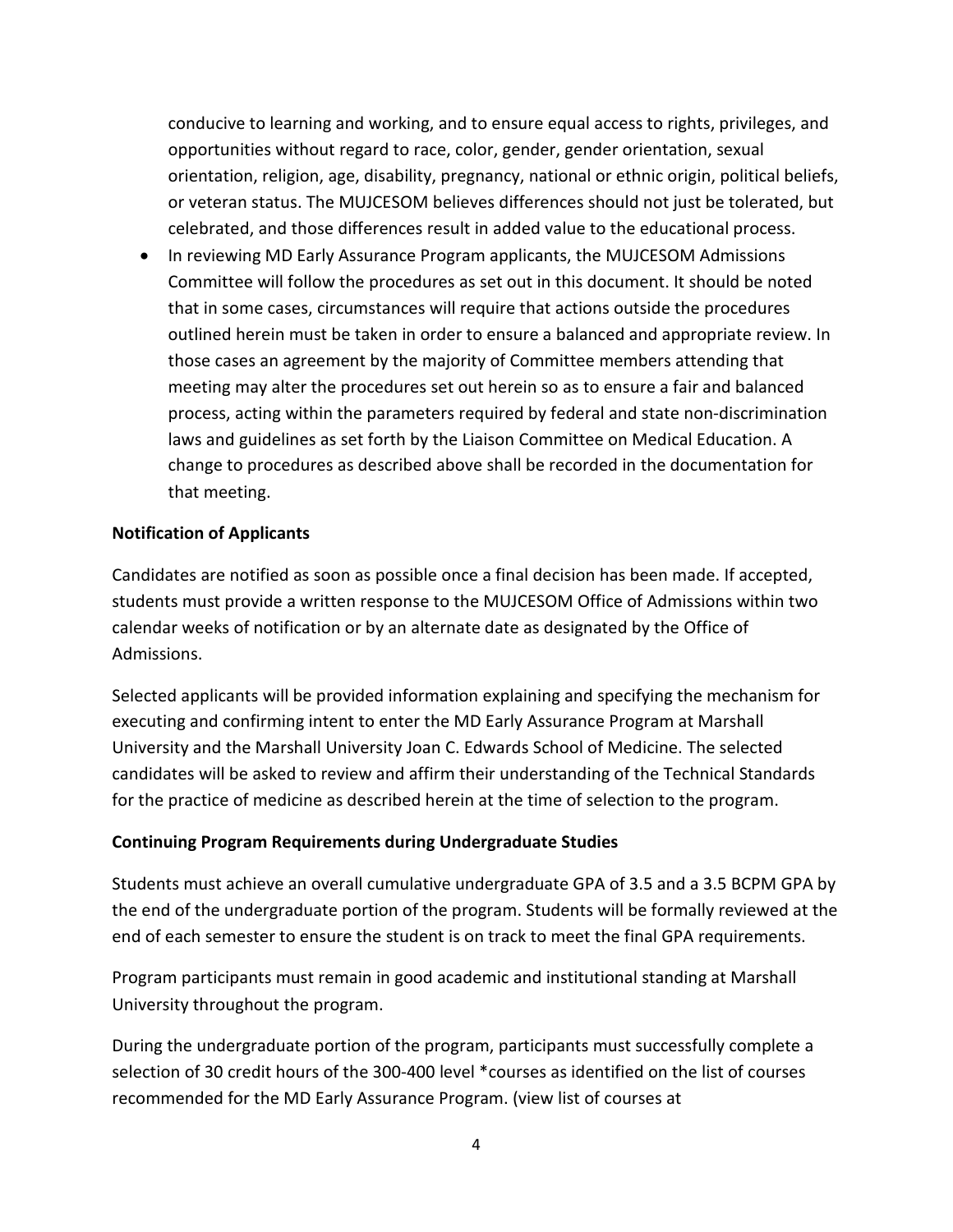#### <https://jcesom.marshall.edu/admissions/md-early-assurance-program/> under the

Recommended Course List for Upper Level Requirements tab). *\*Course offerings are subject to change. Applicants must work with their academic advisor to ensure timely completion of requirements.*

Program participants must maintain ongoing contact with their undergraduate premedical advisor and the MD Early Assurance Program Director.

Program participants must complete shadowing and volunteering requirements for the program as well as a professionalism course as directed by the Program Director. Shadowing and volunteering/community service experiences should align with general expectations for application to medical school.

Participants must meet all admissions requirements established by the medical school in accordance with the MD Early Assurance Program.

Participants will be expected to remain in the undergraduate portion of the MD Early Assurance Program for the two academic years immediately following acceptance into the program in order to complete all advanced required coursework, volunteering , shadowing and professionalism requirements prior to matriculation into medical school.

A Steering Committee, comprised of faculty and staff representatives from both undergraduate and the medical school, will be responsible for providing program guidance. The Steering Committee has the authority to bring a student from the MD Early Assurance Program forward to the MUJCESOM Admissions Committee for failure to meet, or for non-compliance with, program requirements. The Steering Committee will meet as needed.

Any felonies, misdemeanors or university disciplinary action received by the student while in the undergraduate program at Marshall University must be immediately reported by the student to the Program Director who will present it to the Steering Committee. The Steering Committee will review all documentation and may recommend disciplinary action to the MUJCESOM Admissions Committee. Disciplinary action may jeopardize the student's continuing involvement in the program.

Should the program participant not meet the continuing requirements of the MD Early Assurance Program, the student may be dismissed from the program. However, any actions by a student in the MD Early Assurance Program that could result in either dismissal from the university or a degree program will be governed by Marshall University policies regarding dismissal and appeal for the applicable college in which they are enrolled.

Program participants who withdraw from Marshall University during the course of the undergraduate portion of the program will be terminated from the MD Early Assurance Program, unless an exception is granted by the MUJCESOM Admissions Committee for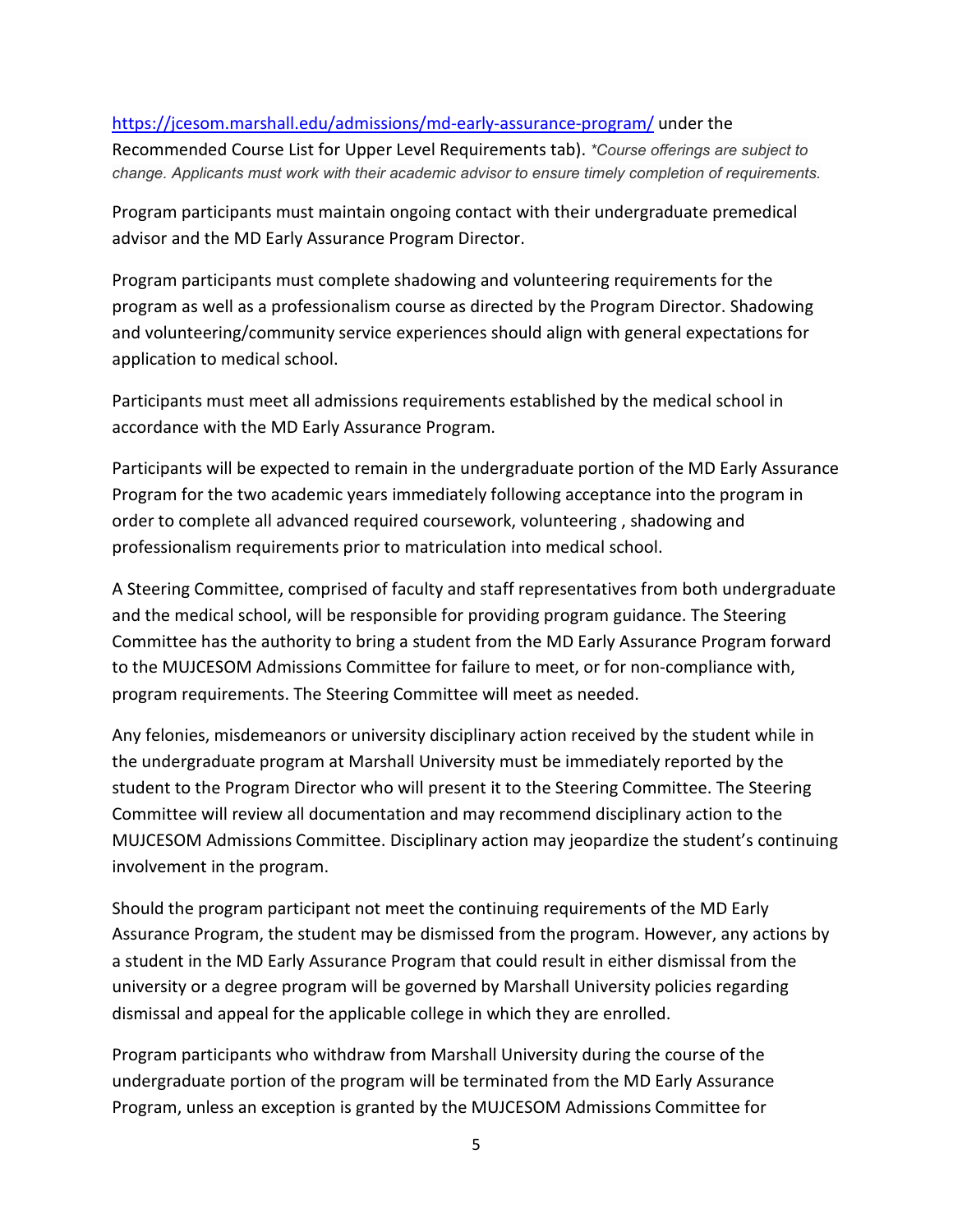extenuating circumstances such as serious illness. The student must state in writing his/her/their intention to return to the program within one calendar year from the date of withdrawal from the University.

NOTE – A program participant may be dismissed from the MD Early Assurance Program at any time during their undergraduate program for significant unexcused noncompliance with the continuing requirements. The MUJCESOM Admissions Committee shall decide upon these issues on a case-by-case basis. Should a student receive an unfavorable decision from the MUJCESOM Admissions Committee, which would result in termination from the program, the student may file a written appeal with the Appeal Committee within thirty calendar days of notification of the decision. The Appeal Committee shall render a written decision on the appeal within thirty calendar days from the date of receipt of the appeal and this decision shall be final. The Appeal Committee is independent from the Steering Committee, and will consist of two members of the MUJCESOM Admissions Committee, two representatives from the College of Science, and an undergraduate student selected by the Office of Student Advocacy and Parent Programs. Marshall University General Counsel's office will be present during the review of the materials to provide consultation. The Appeal Committee will be responsible for reviewing all relevant materials related to unexcused noncompliance with the continuing requirements.

#### **Medical School Matriculation Requirements**

Prerequisites for medical school that are completed after admission into the MD Early Assurance Program must be completed at Marshall University and must be passed with a grade of "C" or better by June 15th of the year of matriculation. The level of these required courses should be equal to courses for those majoring in these respective fields.

Students must have completed all required premedical courses and must be in good academic and institutional standing at Marshall at the time of matriculation to medical school.

Participants successfully completing the undergraduate portion of the MD Early Assurance Program are not required to take the Medical College Admissions Test (MCAT) to matriculate into the Medical School.

Students must submit required information through the American Medical College Application Service (AMCAS) between June 1 and November 1 of the year prior to enrollment. A supplemental application will be automatically forwarded to applicants with a verified AMCAS application. The cost of filing the AMCAS and supplemental applications will be waived. AMCAS will require official transcript(s) from all colleges attended be provided for academic record verification purposes. Students must have satisfactorily completed an AMCAS initiated Criminal Background Check prior to matriculation into medical school.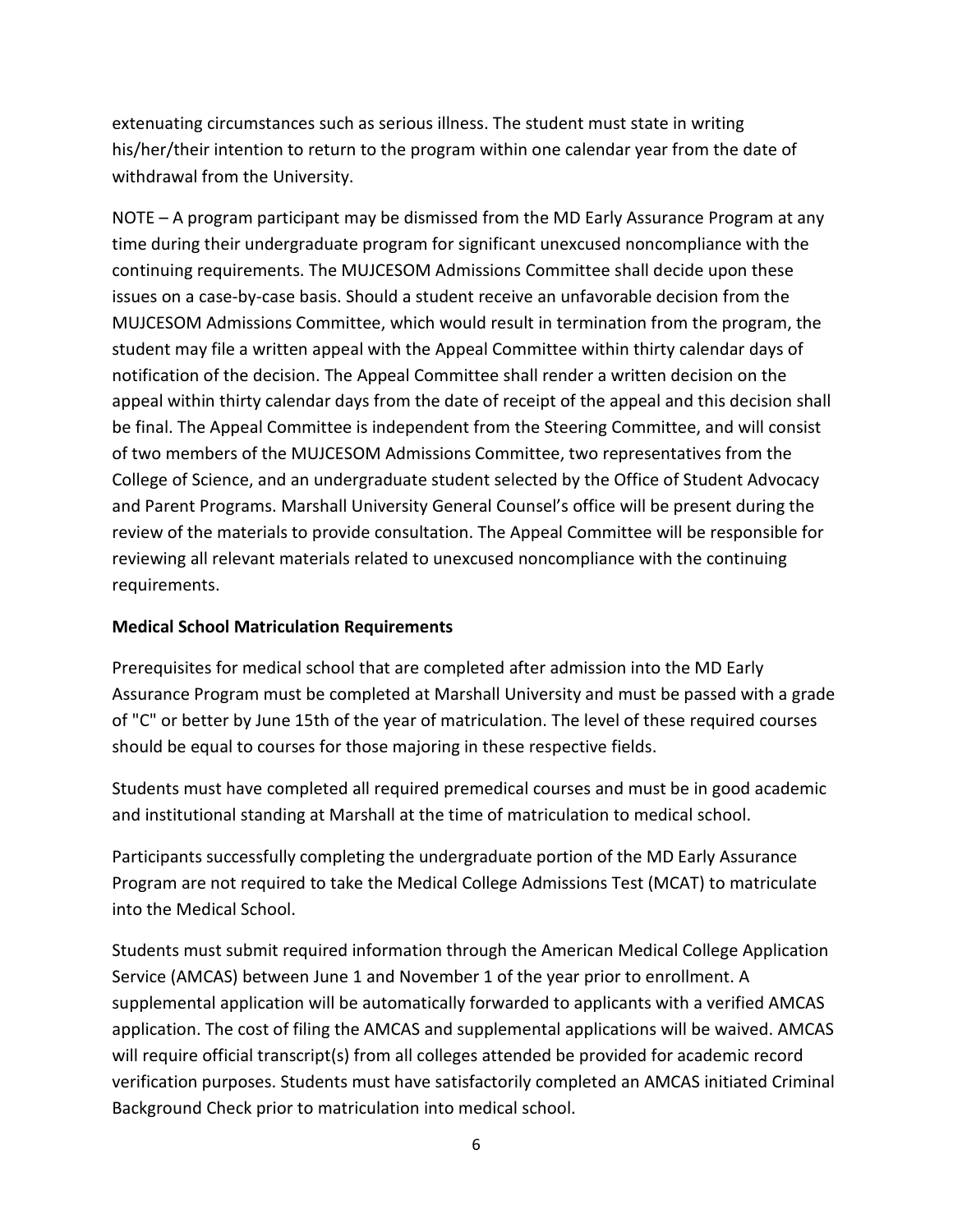The student must recertify that he/she/they is able to meet the Technical Standards with their specific accommodations at the time of matriculation into medical school.

A situational judgement test is required. Assessment platform will be determined by the MUJCESOM. The score will need to be released to the MUJCESOM before the application deadline.

Deferral of entry into medical school is generally not permitted in this program. A participant in this program must matriculate into medical school at Marshall the summer immediately after their undergraduate graduation. However, at the discretion of the Steering Committee, an exception for a deferral for no more than one calendar year may be considered for serious illness or other catastrophic event.

# **Confidentiality**

All functions of the MUJCESOM Admissions Committee are held in strictest confidence to the extent allowed and/or required by law, including but not limited to, the Family Educational Rights and Privacy Act (FERPA) guidelines. Information gathered and/or discussed during the selection process shall only be disseminated to those individuals with a need to know, so as to insure a lawful and effective selection process.

All recorded data of the MUJCESOM Admissions Committee is secured by the Office of Admissions at the Marshall University Joan C. Edwards School of Medicine.

## **Nondiscrimination**

Discrimination because of race, color, gender, gender orientation, sexual orientation, religion, age, disability, pregnancy, national or ethnic origin, political beliefs or veteran status is strictly prohibited at Marshall University.

## **Technical Standards**

These Technical Standards for admission are set forth by the MUJCESOM to establish the expectations and requisite abilities considered essential for students admitted to its educational and training programs to achieve the levels of competency stipulated by MUJCESOM, its accrediting agency (the Liaison Committee on Medical Education of the Association of American Medical Colleges and the American Medical Association), and the Higher Education Policy Commission of the State of West Virginia. A practicing physician must possess the physical, mental, behavioral and social competencies to function in a variety of clinical situations and to render a broad spectrum of patient care in multiple and varied settings. Students accepted into the MD Early Assurance Program must be able to perform the academic and clinical competencies to meet the full requirements of the school's curriculum,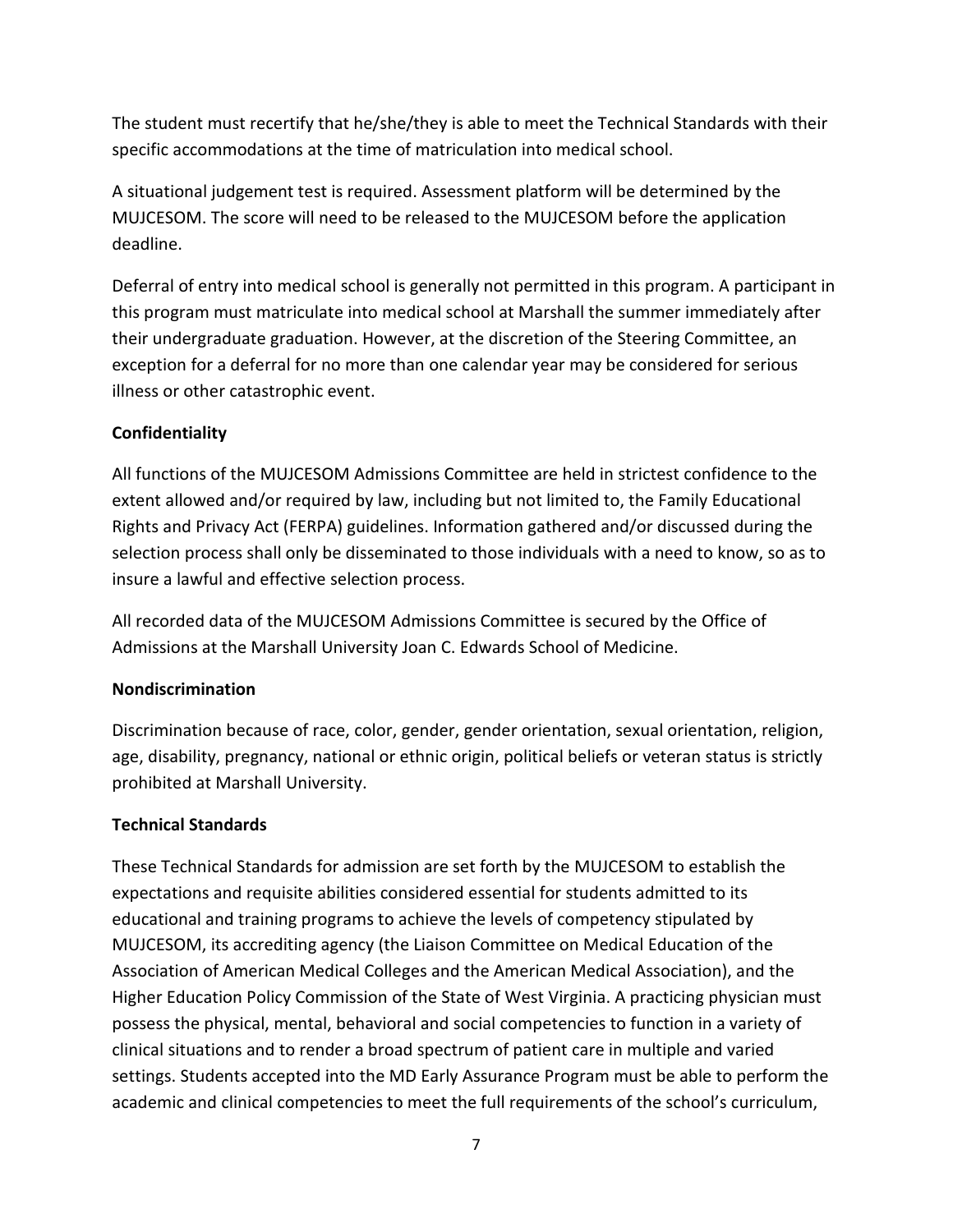with or without reasonable accommodation. Accepted students with disabilities which may compromise their educational process, the educational process of classmates or the practice of medicine may be required to undergo appropriate evaluation to assess their ability to meet the school's Technical Standards and/or continue in the program. The academic and clinical competencies of the school's curriculum include the capacity to observe, communicate and demonstrate sufficient motor ability to perform physical examinations and basic laboratory and diagnostic procedures. Students must demonstrate emotional stability, exercise sound judgment, work effectively in stressful situations, and have the intellectual ability to synthesize data and solve problems. Applicants for admission to MD Early Assurance Program who are accepted into the MD Early Assurance Program are required to certify that they have read the Technical Standards and understand they are required to meet these standards, with or without, reasonable accommodations. Reasonable accommodations can be made for accepted students with appropriately documented disabilities. An accommodation is not reasonable if it poses a direct threat to the health or safety of self and/or others, if making it requires a substantial modification in an essential element of the curriculum, if it lowers academic standards, and/or poses an undue administrative or financial burden for the School of Medicine. Except in rare circumstances, the use by the candidate of a third party (e.g., an intermediary) to perform any of the functions described in the Technical Standards set forth would constitute an unacceptable modification. A MD Early Assurance student who has met all the requirements to matriculate into the medical school and who has a disability and needs accommodations must initiate discussions with the MUJCESOM Associate Dean of Student Affairs as soon as the final evaluation prior to matriculation is complete. It is the responsibility of the MD Early Assurance student to provide current information documenting the general nature and extent of his/her/their disability and the functional limitations proposed to be accommodated. The student must recertify that he/she/they is able to meet the Technical Standards with their specific accommodations at the time of matriculation into medical school. The School of Medicine reserves the right to request new or additional information.

#### Technical Standards

- Must be able to obtain, process, and learn information presented in classroom, laboratory, and clinical experiences, including but not limited to lecture, anatomical dissection, and simulated and real treatment situations;
- Must be able to acquire information from a variety of sources, including but not limited to texts, journals, written documentation, videotapes, films, slides, and advanced media resources;
- Must have the mental capacity to, in a timely manner, assimilate, learn, and communicate large volumes of complex, technically detailed information, to perform